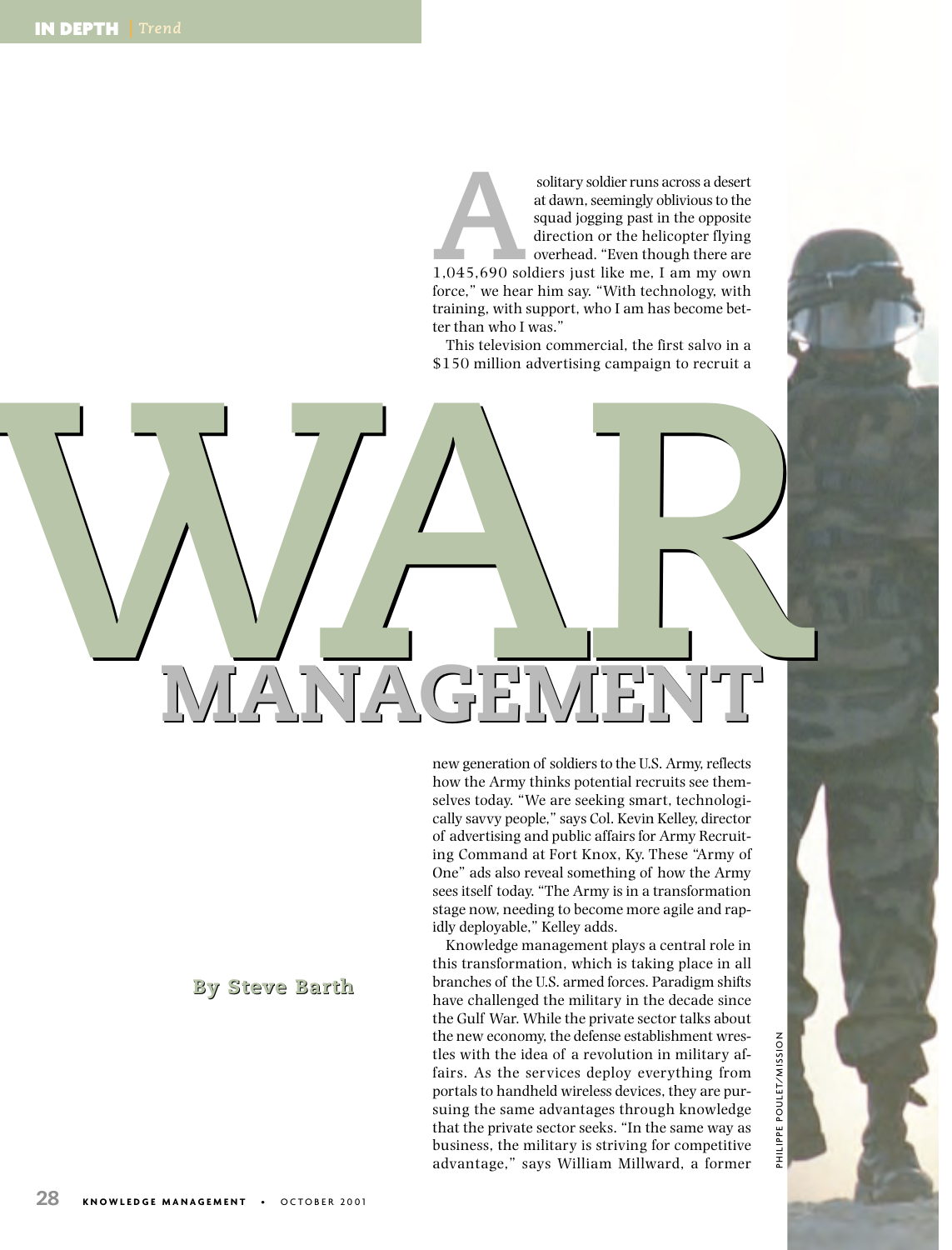# **Armed with Armed with**

**real-time knowledge, real-time knowledge,**

**the U.S. military captures the U.S. military captures**

**strategic advantage strategic advantage**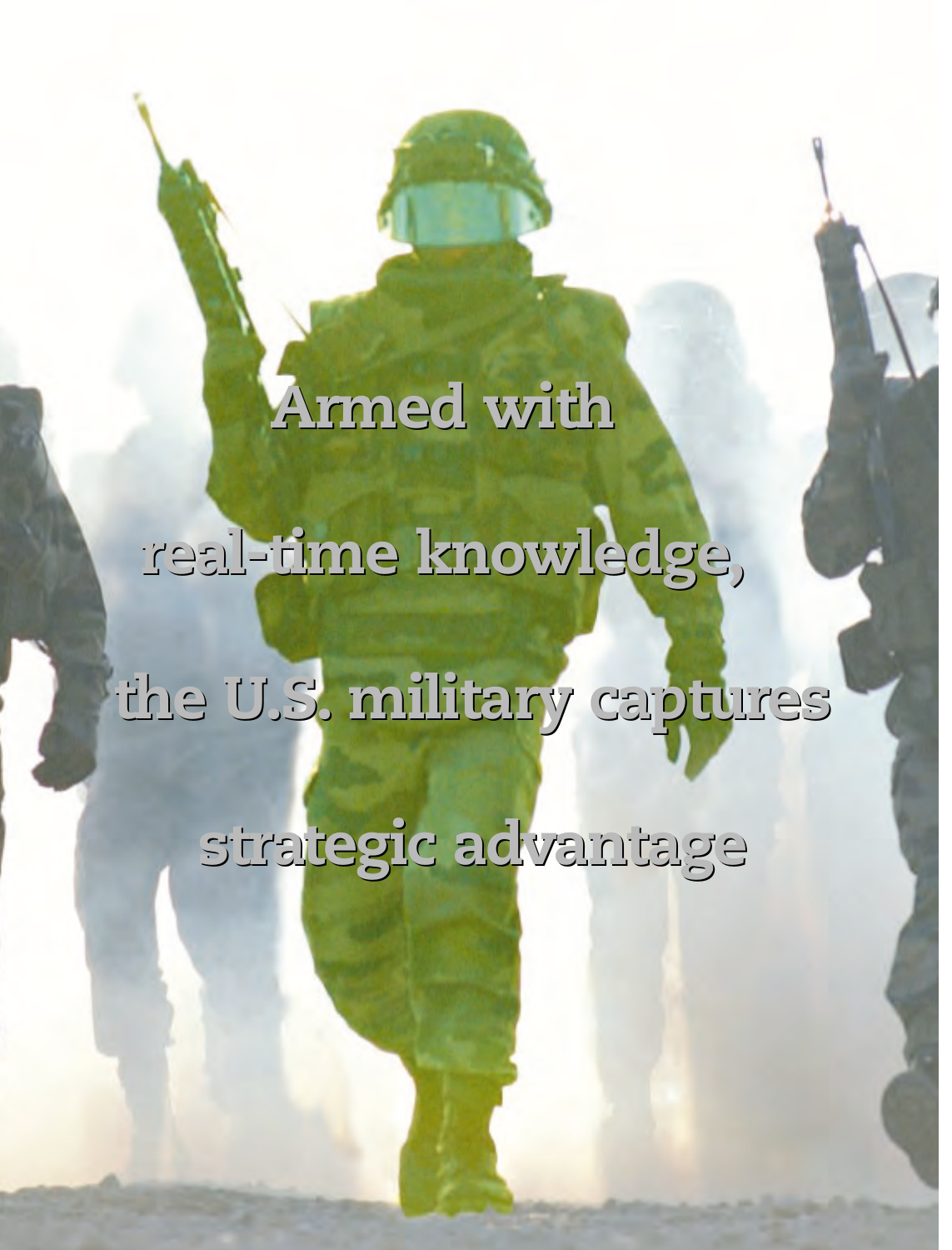career Navy officer who is now CEO of Applied Knowledge Group Inc., a consultancy in Reston, Va.

It is also encountering many of the same challenges with an extra edge. Executives like to quip that business is war. But when war is war, commanders feel a different kind of urgency. The lessons they learn about managing knowledge to stay ahead of the competition may be literally matters of life and death.

## **CONTINUOUS IMPROVEMENT**

Innovation is essential to successful warfare. An oftenrepeated lesson of military history is the danger of relying on and replicating best battle practices. Warfare strategy must always push the envelope because one's enemy is probably learning, adapting and evolving also.

"If you want to be ahead in conflict and win in competition or in war, you have to go beyond," says Alex Bennet, deputy CIO for enterprise integration at the Department of the Navy (which includes both the Navy and Marine Corps) in Arlington, Va., and a prominent advocate of KM in the defense sector.

For example, because the United States has demonstrated overwhelming superiority in waging conventional war, the strategist must assume that no future enemy would want to challenge the country in that fashion, according to Col. Thomas X. Hammes, commander of the Marine Corps' Chemical/Biological Instant Response Force in Indian Head, Md. "An intelligent opponent will look for another way," he says.

Hammes points out that the weapons and tactics that defeated Iraqi forces head-on in the Gulf War were ineffective against the warlords of Somalia, who avoided direct confrontation. Moreover, potential foes have kept up with many recent developments. "All of the modern systems we developed for the Cold War now help insurgents find us," he adds. "They can go on the Internet and get information on ships sailing and plane departures. They can buy inexpensive, handheld thermal cameras that look for military-type targets or get satellite photos with onemeter resolution from commercial sources."

Hammes—who speaks from personal experience rather than as a representative of current military doctrine says that U.S. military leaders are beginning to acknowledge that the enemy "doesn't look like he used to and doesn't look like us." That's a lesson likely to resonate with business leaders in any industry in which established front-runners have been challenged by agile upstarts using innovative business models.

#### **THE KNOWLEDGE LOOP**

How then can the military become agile and able to innovate as required? Enduring advantages come less from advanced technology than from applied learning, so the military's new efforts focus both tools and tactics on supporting innovation and rapid decision making. "All branches are involved in the rapid turnaround of infor-

*If you understand your subordinates and they understand you, there can be almost instantaneous sharing of information.* Col. Thomas X. Hammes,

> commander, Marine Corps Chemical/Biological Instant Response Force

mation, adding context to make it knowledge, for both the decision maker and the soldier executing the decision," says Millward of Applied Knowledge Group.

As a combat pilot in the Korean War, the late Air Force Col. John Boyd came to understand that maneuverability, rather than speed and power, was the unbeatable advantage in aerial combat. Trained in both economics and engineering, Boyd boiled down this observation to a mathematical formula that led the Air Force to change strategy and develop light, more maneuverable fighter jets rather than more powerful, feature-laden planes.

Later, he extended the same principle beyond one-onone combat. As a civilian analyst in the Office of the Secretary of Defense, Boyd championed what he called the OODA loop—viewing combat as a cycle of observation, orientation, decision and action—as the basis of agile warfare. Orientation emphasizes the context in which events occur, facilitating decisions and actions; it performs the role often associated with knowledge in a business setting. An agile warrior in the heat of battle is both shaping and being shaped by a complex, unpredictable environment.

"In conflict, I want to penetrate and disrupt my adversary's orientation," says Franklin Spinney, a defense analyst at the Pentagon in Arlington, Va., who worked with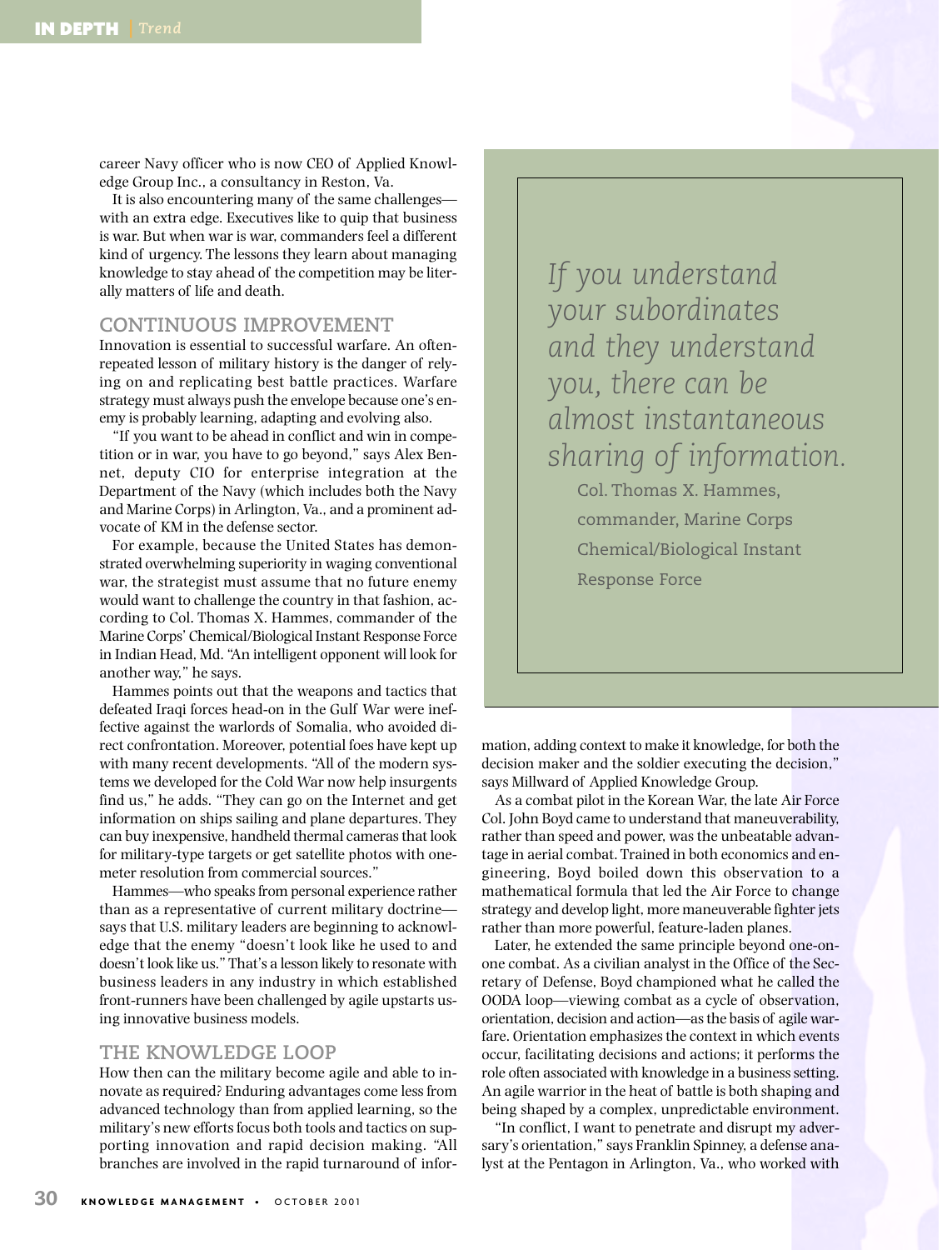

Boyd for 23 years. "If he can't keep up with my tempo or perceive the pattern of my rhythms, he will see increasingly ambiguous images that are behind what is actually occurring. He will take actions to adapt to circumstances that are no longer relevant. As he falls further and further behind, the menace he must overcome grows more awesome in his mind, leading to doubt, confusion, fear and ultimately panic and chaos."

Orientation, in this sense, is knowledge management. Information, education and experience come together to provide competitive advantage whether the goal is domination of territory or markets.

### **NETWORKING WAR**

The most tangible result of this new thinking is Network Centric Warfare (NCW), a program developed at the Joint Staff Directorate for C4 Systems (the four Cs are command, control, communications and computers) at the Pentagon in Arlington, Va. The basic idea is to turn information superiority into battle superiority by deploying a global wireless network that links commanders and soldiers to high-tech tools for observation, sensing and data collection. NCW should increase information flow up, down and across the hierarchy. More importantly, according to John Garstka, chief technology officer at the directorate, NCW accelerates the process of turning information into knowledge and awareness to gain advantage in battle.

If battlefield conditions are accurately represented as information, he says, troops and their commanders have access to a common operational picture. If everyone has enough education and experience to understand the implications of the information, they can achieve shared "situational awareness"—what Boyd would call orientation. When personnel combine situational awareness with an understanding of their commander's intent, everyone can work toward the common objective by making better decisions faster. **Example 12 Example 12 Example 12 Example 12 Example 12 Example 12 Example 12 Example 12 Example 12 Example 12 Example 12 Example 12 Example 12 Example 12 Example 12 Example 12 Example 12**

In practice, battle leaders can tap the flow of information from sensors and personnel to adapt tactics and strategies in real time, broadcasting their evolving objectives to troops. The troops can update their orders but also act autonomously as necessary.

"The ability to share information at the tactical level dramatically increases shared situational awareness," Garstka says. "It is not a fair fight if you have that advantage and an adversary doesn't."

In the old days of "platform-centric" warfare, soldiers, sailors and pilots had to rely largely on their own eyes and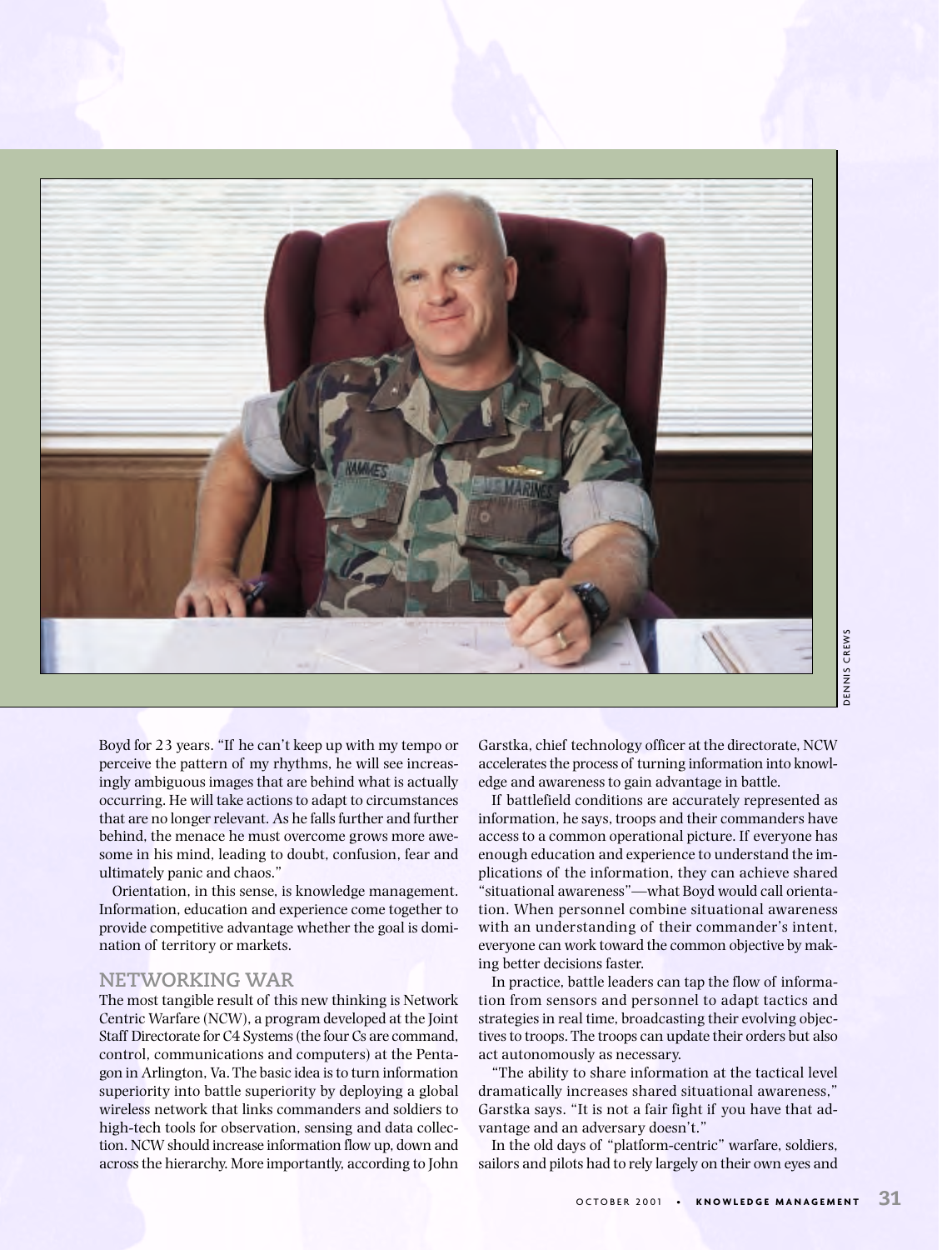# THE LESSONS OF EXPERIENCE

The concept of action learning in the<br>United States military goes back half a century to Gen. George Marshall, Army chief of staff during World War II, who wanted to introduce modern ideas of business management into the military. In the Army, the process has evolved as an effective form of emergent learning, says Marilyn Darling, founder and president of Signet Consulting Group West in San Diego, Calif. She has studied hundreds of after-action reviews (AARs) developed at the Center for Army Lessons Learned (CALL) but practiced throughout the service during training and operations.

"CALL is built to help a soldier on the battlefield succeed in his first contact with the enemy in a situation he has never experienced before," Darling explains. "Out there collecting lessons from actual battles, the CALL team is trying to build a body of knowledge that can be applied to the next time a unit finds itself in that situation." (For more on AARs, see "Learning By Doing" [March 2000 *KMM*] and "Bikers Learn From the Army" [February 2001 *KMM*].)

Michael Pearson, chairman of the Department of Command, Leadership and Management at the U.S. Army War College in Carlisle Barracks, Pa., adds that learning has become part of Army culture. "Over the last 20 years we have developed a corps of officers who value the learning that takes place in after-action reviews," he says. "By the time those officers get to the war college, at the 18- or 19-year mark of their careers, they want the feedback and don't feel complete without it."

Darling says there are many lessons for business in how the Army practices the process of learning. One in particular is the Army's approach to AARs. "They don't think of them as postmortems as much as planning activities to focus on doing better next time," she says. "What's important for knowledge management is that they don't believe a lesson is learned until it can be validated. And they don't consider it validated unless somebody actually tries to do something with it."*—S.B.*

the sensors installed on their particular platform (such as a tank, ship or aircraft) to target and engage the enemy. In the new model, each platform can learn from the others. "When you can network the force, it can change the way you fight," Garstka says. "It is similar to what is happening in the commercial sector with the Internet."

By increasing the timeliness and reach of battlefield information—the positions of all friendly and enemy forces, for example—through wireless voice and data channels, networked forces increase individual and collective effectiveness exponentially. A tank commander or naval gunnery officer doesn't need to "see" a target to hit it if someone else on the network can communicate where it is.

All this may sound theoretical, but, Garstka insists, "The combination of all those factors has been demonstrated in operational vignette after operational vignette." To illustrate, he cites these results from exercises and war games.

• Air Force analysis of 12,000 sorties credited the Joint Tactical Information Distribution System—which supplements F-15C pilots' own senses and onboard sensors with direct data from external sources such as airborne surveillance—with boosting the "kill ratio" of hits on the enemy by more than 2.5 times.

• In a battle experiment, Army infantry and helicopter units coordinated with the Navy and Marine Corps and responded to a simulated amphibious assault in only half the time of previous platform-centric tests.

• Army units equipped with a "tactical Internet" were able to operate at six times the normal operational tempo, with increased effectiveness in the lethality of their attacks and the survival rates of their personnel.

Such efforts, Garstka adds, have a ripple effect. "The bottom line is that success at the tactical level has operational implications, which have strategic implications."

#### **MAKING IT WORK**

Of course, sage military strategists have always understood that the only weapon that wins wars is the human being. Technology can accelerate human capabilities, but it cannot automate them. "Machines don't fight wars people do, and they use their minds," says Spinney of the Pentagon. "We need to understand how people cycle through their OODA loops in war so we can make technology that can assist in overcoming our adversary without overloading our minds."

A Marine Corps effort called Project Albert is assessing the dynamics of new combinations of tactics and technology. "The reality is that each one of us—the marine